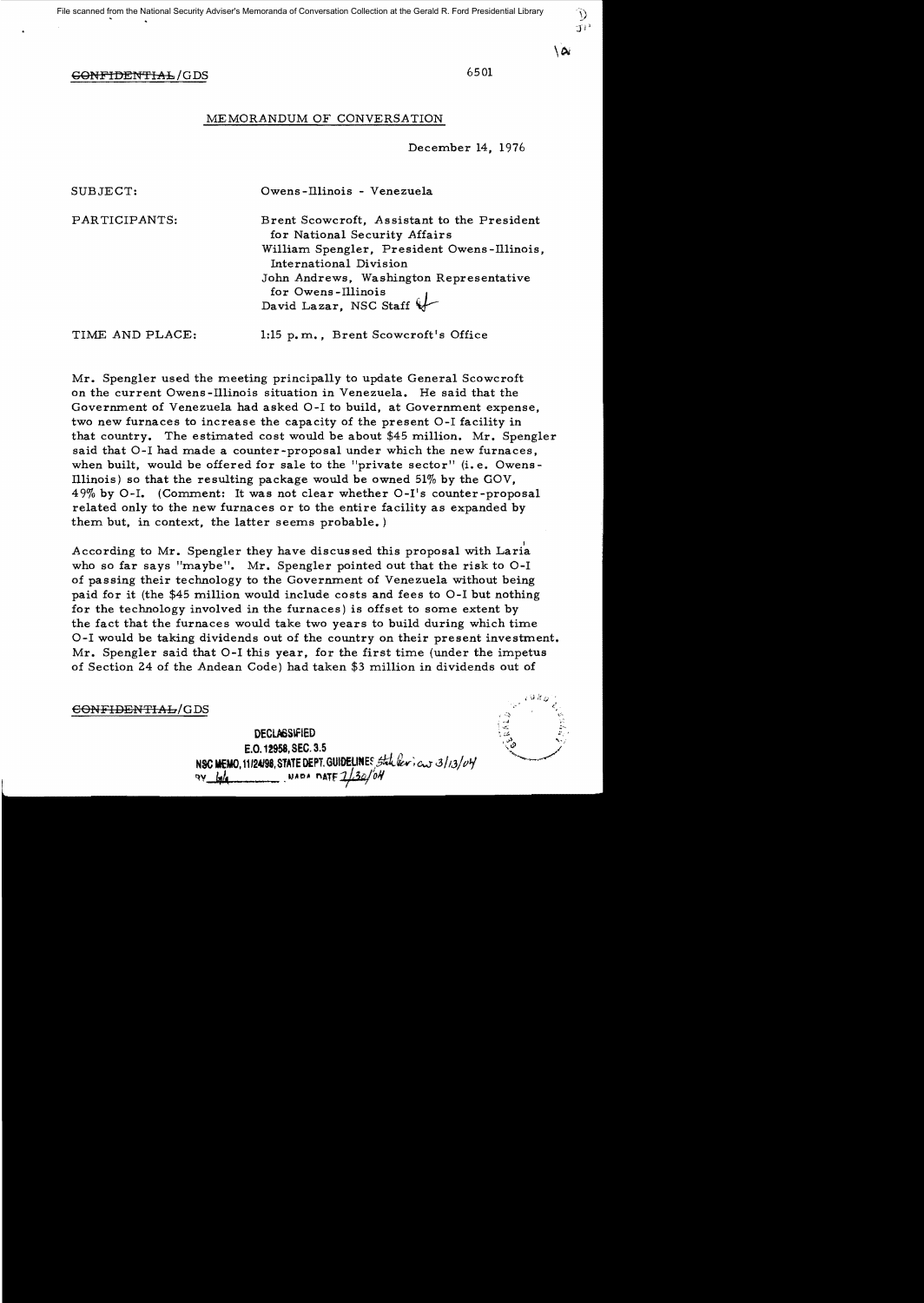# GONFIDENTIAL/ GDS

 $\cdot$   $\cdot$   $\cdot$   $\cdot$ 

Venezuela and would anticipate a like annual dividend for the next two years. Mr. Spengler indicated that 0-1 probably will go ahead with the construction of the new furnaces.

Mr. Spengler said that arbitration of the nationalization problem still is supposedly in the game but indicated his opinion that the GOV eventually will back away from arbitration.

General Scowcroft said that, although we didn't pretend to know the intentions of the Venezuelan Government, we find this new initiative on their part a hopeful sign.

Mr. Spengler touched on the Niehous matter. While not denigrating the efforts of the Venezuelan Government to find Mr. Niehous, he did express the wish that they had been and were more capable. He also expressed the hope that the State Department would not let this matter drop but would keep reminding the Venezuelan Government of it. General Scowcroft assured him we would stay in touch with State on this. Mr. Lazar pointed out that the Venezuelan Government had strong reasons of its own for wanting to find Mr. Niehous and solve the case.

Mr. Spengler said there was no action that Owens-Illinois wanted of the U. S. Government now but that he had only wished to bring us up to date. The meeting ended at  $1:40$  p.m.

GONFIDENTIAL/GDS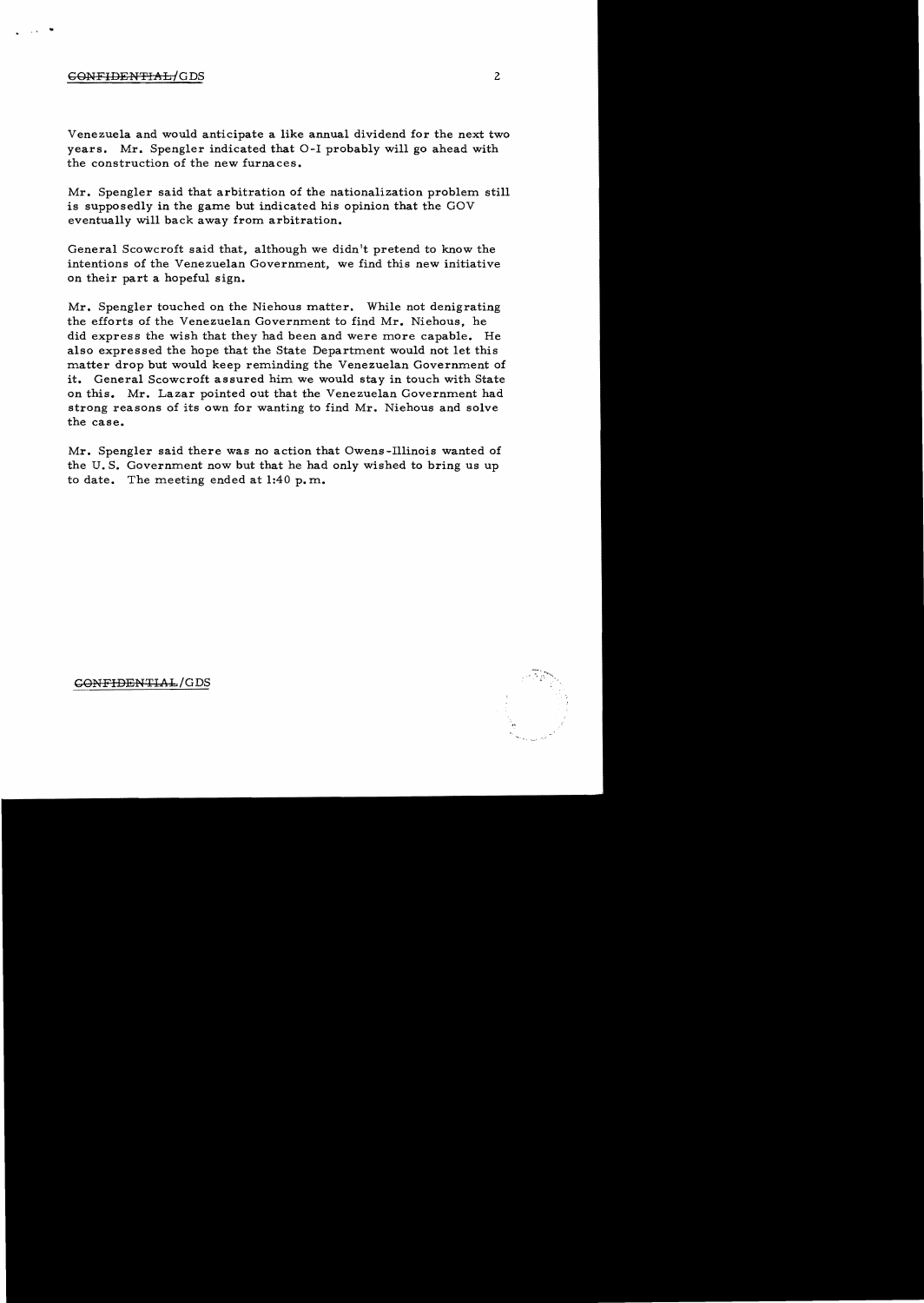# NATIONAL SECURITY COUNCIL

TO GENERAL SCOWC OFT

ITOM: Jeanne Davis

 $\mathcal{L}_{\rm{max}}$ 



 $\mathbf{b}$ 

Call Call Call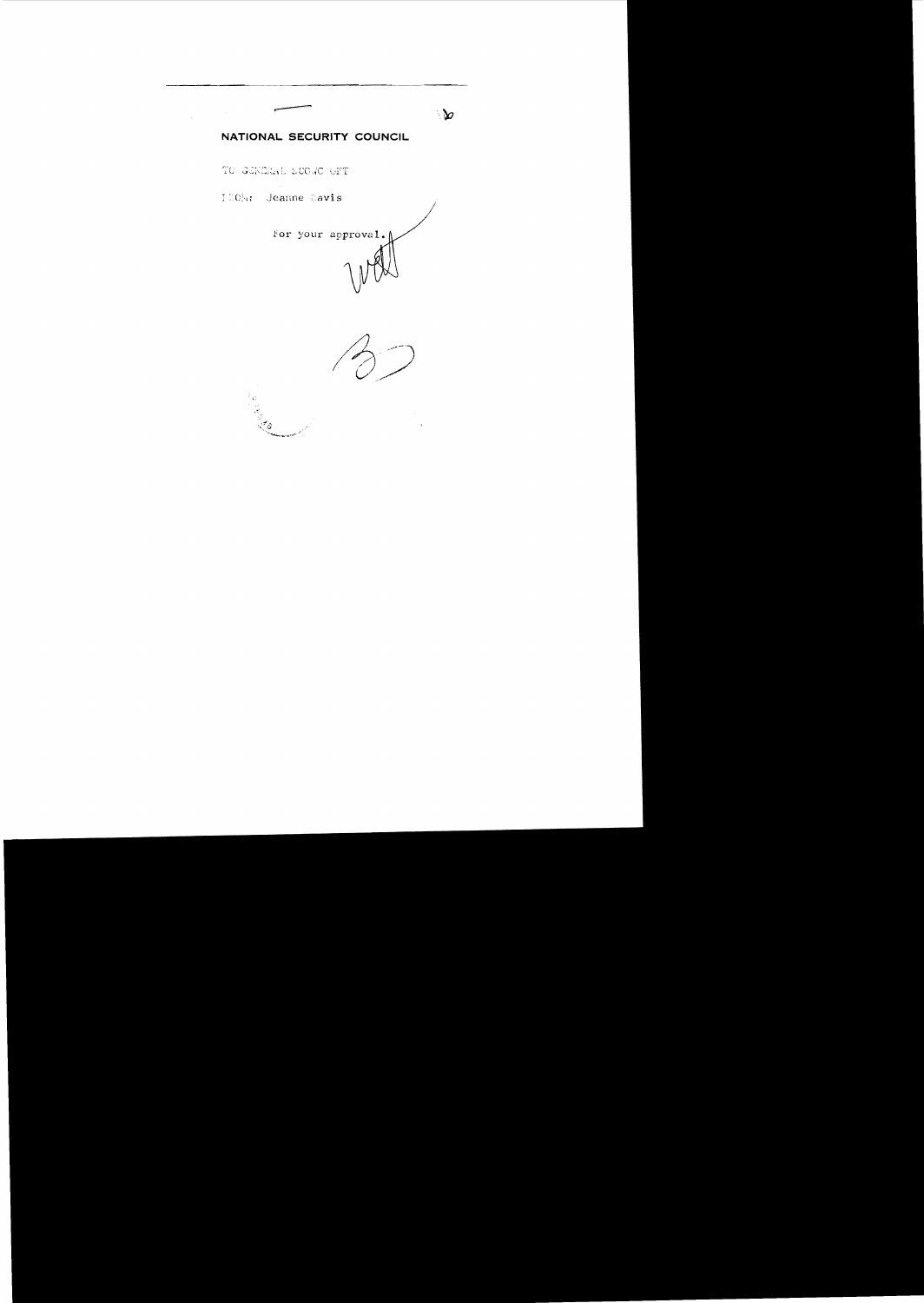### CONFIDENTIAL/GDS

### MEMORANDUM OF CONVERSATION

December 14, 1976

· ..

SUBJECT: Owens-Illinois - Venezuela

PARTICIPANTS: Brent Scowcroft, Assistant to the President for National Security Affairs William Spengler, President Owens-Illinois, International Division John Andrews, Washington Representative for Owens-Illinois. David Lazar, NSC Staff  $\cdot$ 

TIME AND PLACE: 1:15 p.m., Brent Scowcroft's Office

Mr. Spengler used the meeting principally to update General Scowcroft on the current Owens -illinois situation in Venezuela. He said that the Government of Venezuela had asked 0-1 to build, at Government expense, two new furnaces to increase the capacity of the present 0-1 facility in that country. The estimated cost would be about \$45 million. Mr. Spengler said that 0-1 had made a counter-proposal under which the new furnaces, when built, would be offered for sale to the "private sector" (i. e. Owens-Illinois) so that the resulting package would be owned  $51\%$  by the GOV. 49% by 0-1. (Comment: It was not clear whether O-I's counter-proposal related only to the new furnaces or to the entire facility as expanded by them but, in context, the latter seems probable. )

, According to Mr. Spengler they have discussed this proposal with Laria who so far says "maybe". Mr. Spengler pointed out that the risk to 0-1 of passing their technology to the Government of Venezuela without being paid for it (the \$45 million would include costs and fees to 0-1 but nothing for the technology involved in the furnaces) is offset to some extent by the fact that the furnaces would take two years to build during which time 0-1 would be taking dividends out of the country on their present investment. Mr. Spengler said that 0-1 this year, for the first time (under the impetus of Section 24 of the Andean Code) had taken \$3 million in dividends out of

**CONFIDENTIAL/GDS DECLASSIFIED** 

E.O. 12958, SEC. 3.5 NSC MEMO, 11/24/98, STATE DEPT. GUIDELINES State lev. ent 3/0/04

6501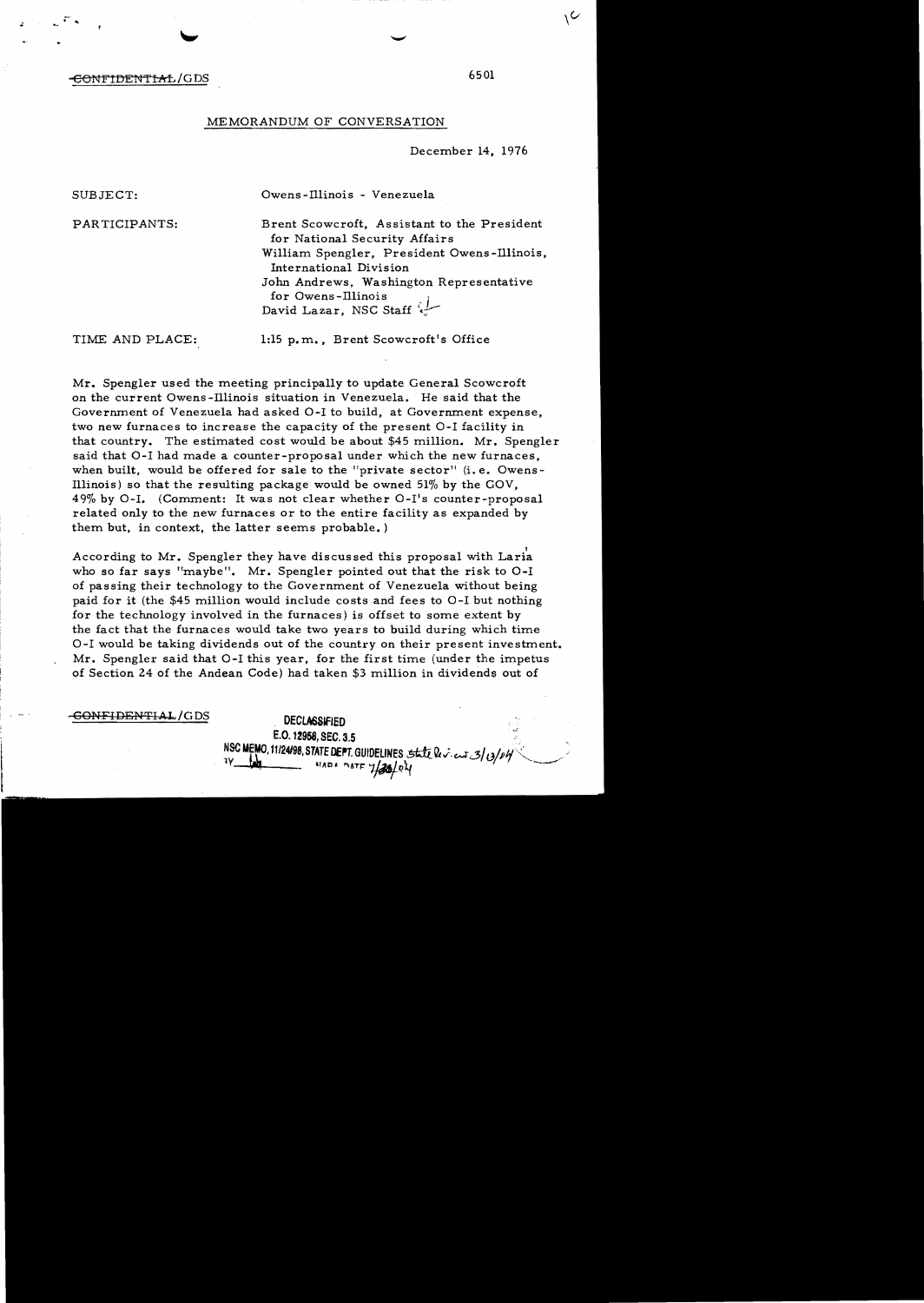## GONFIDENTIAL/GDS 2

Venezuela and would anticipate a like annual dividend for the next two years. Mr. Spengler indicated that 0-1 probably will go ahead with the construction of the new furnaces.

Mr. Spengler said that arbitration of the nationalization problem still is supposedly in the game but indicated his opinion that the GOV eventually will back away from arbitration.

General Scowcroft said that. although we didn't pretend to know the intentions of the Venezuelan Government, we find this new initiative on their part a hopeful sign.

Mr. Spengler touched on the Niehous matter. While not denigrating the efforts of the Venezuelan Government to find Mr. Niehous, he did express the wish that they had been and were more capable. He also expressed the hope that the State Department would not let this matter drop but would keep reminding the Venezuelan Government of it. General Scowcroft assured him we would stay in touch with State on this. Mr. Lazar pointed out that the Venezuelan Government had strong reasons of its own for wanting to find Mr. Niehous and solve the case.

Mr. Spengler said there was no action that Owens-Illinois wanted of the U. S. Government now but that he had only wished to bring us up to date. The meeting ended at 1:40 p. m.

## <del>CONFIDENTIAL/</del>GDS